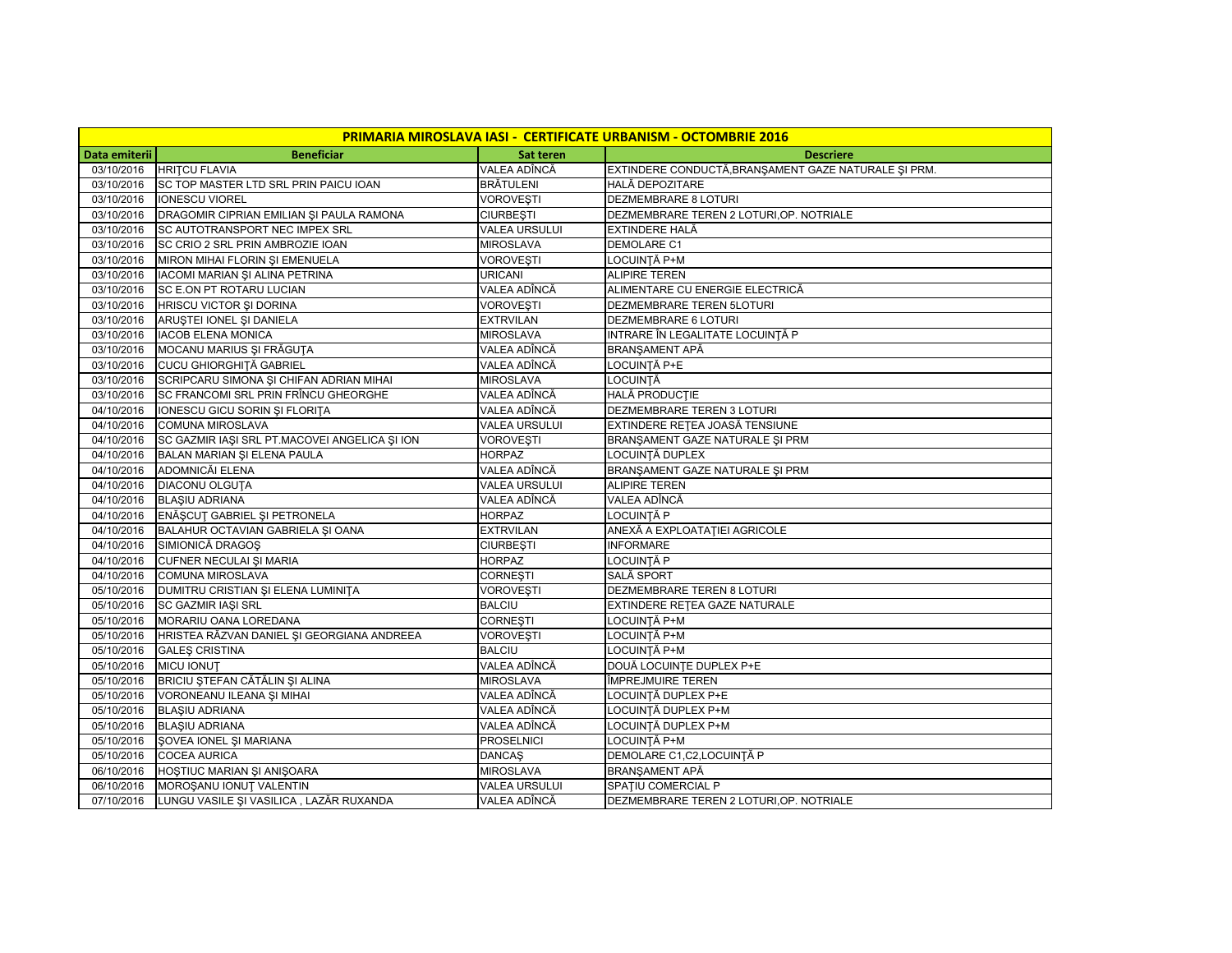| 07/10/2016 | SPULBER IOAN SI ELENA               | VALEA ADÎNCĂ         | DEZMEMBRARE TEREN 2 LOTURI, OP. NOTRIALE               |
|------------|-------------------------------------|----------------------|--------------------------------------------------------|
| 07/10/2016 | MACARIE MIRCEA IRINEL ȘI CĂTĂLINA   | <b>MIROSLAVA</b>     | AMENAJARE POD ÎN SPAȚIU LOCUIBIL                       |
| 07/10/2016 | NEGRU RUDOLF PETRU ȘI MARINELA      | <b>MIROSLAVA</b>     | INTRARE ÎN LEGALITATE LOCUINȚĂ                         |
| 10/10/2016 | CAZACU VIOREL ȘI RODICA             | VALEA ADÎNCĂ         | EXTINDERE CONDUCTĂ, BRANȘAMENT GAZE NATURALE ȘI PRM.   |
| 10/10/2016 | <b>SCHÎNTEIE PANFILA</b>            | <b>EXTRVILAN</b>     | ELABORARE PUZ PT.INTRODUCEREA TERENULUI ÎN INTRAVILAAN |
| 10/10/2016 | MALCĂU CONSTANTIN                   | <b>EXTRVILAN</b>     | ELABORARE PUZ PT.INTRODUCEREA TERENULUI ÎN INTRAVILAAN |
| 10/10/2016 | CIOCHINĂ CONSTANTIN SERGIU          | VALEA ADÎNCĂ         | BRANŞAMENT GAZE NATURALE ŞI PRM                        |
| 10/10/2016 | VODĂ DRAGOȘ                         | VALEA ADÎNCĂ         | SCHIMBARE DESTINAȚIE DIN MAGAZIE ÎN LOCUINȚĂ           |
| 10/10/2016 | RAVEICA LILIANA                     | VALEA ADÎNCĂ         | BRANŞAMENT APĂ                                         |
| 10/10/2016 | <b>VIERU CATINCA</b>                | <b>HORPAZ</b>        | DEZMEMBRARE TEREN 2 LOTURI, OP. NOTRIALE               |
| 10/10/2016 | <b>ISACHI CLEMENT ȘI OTILIA</b>     | <b>PROSELNICI</b>    | CONSOLIDARE ȘI EXTINDERE LOCUINȚĂ                      |
| 10/10/2016 | <b>TĂNASĂ VASILE</b>                | VALEA ADÎNCĂ         | <b>ALIPIRE TEREN</b>                                   |
| 11/10/2016 | POPOVICI IULIAN                     | <b>EXTRVILAN</b>     | ANEXĂ A EXPLOATAȚIEI AGRICOLE                          |
| 11/10/2016 | <b>TATARU VALENTIN</b>              | <b>PROSELNICI</b>    | INTRARE ÎN LEGALITATE LOCUINȚĂ                         |
| 11/10/2016 | STANCU GABRIEL CĂTĂLIN ȘI ELENA     | VALEA ADÎNCĂ         | LOCUINȚĂ P+E                                           |
| 11/10/2016 | CHESCU VIOREL CĂTĂLIN               | VALEA ADÎNCĂ         | LOCUINȚĂ P+M                                           |
| 11/10/2016 | <b>HIZAN CRISTINEL</b>              | <b>MIROSLAVA</b>     | <b>MIROSLAVA</b>                                       |
| 11/10/2016 | BĂLĂCEANU EMANUELA                  | VALEA ADÎNCĂ         | VALEA ADÎNCĂ                                           |
| 12/10/2016 | RUSU ANDREI PT.STANCIU MIHAELA      | <b>HORPAZ</b>        | EXTINDERE CONDUCTĂ,BRANȘAMENT GAZE NATURALE ȘI PRM.    |
| 12/10/2016 | GHERMAN ADRIAN ȘI PETRONELA         | URICANI              | BRANŞAMENT GAZE NATURALE ŞI PRM                        |
| 12/10/2016 | <b>KUPAN MARIA LUIZA</b>            | <b>CIURBESTI</b>     | DEZMEMBRARE TEREN 5LOTURI                              |
| 12/10/2016 | <b>SAMRIN MIHAELA</b>               | <b>EXTRVILAN</b>     | <b>ALIPIRE TEREN</b>                                   |
| 12/10/2016 | SC LA PRINCIPE GROUP SRL            | <b>VOROVEȘTI</b>     | EXTINDERE REȚEA ELECTRICĂ ȘI BRANȘAMENTE               |
| 12/10/2016 | <b>SC SANISMED CLINIC SRL</b>       | <b>MIROSLAVA</b>     | <b>CENTRU MEDICAL</b>                                  |
| 12/10/2016 | STOLNICEANU IOSIF                   | <b>HORPAZ</b>        | ALIMENTARE CU ENERGIE ELECTRICĂ                        |
| 12/10/2016 | MIHU DĂNUT                          | VALEA ADÎNCĂ         | <b>BRANŞAMENTE ELECTRICE</b>                           |
| 13/10/2016 | RATĂ VASILICĂ                       | VALEA ADINCĂ         | INTRARE IN LEGALITATE LOCUINTĂ D+P+E                   |
| 13/10/2016 | ŞTEFAN IOAN şi RODICA               | <b>HORPAZ</b>        | INTRARE IN LEGALITATE LOCUINTĂ                         |
| 13/10/2016 | VRABIE FLORIN și SORINA MARINELA    | VALEA ADINCĂ         | BRANŞAMENT GAZE NATURALE ŞI PRM                        |
| 13/10/2016 | COJOCIA DANIELA IONELA              | <b>PROSELNICI</b>    | CONSTRUIRE LOCUINȚĂ P+M                                |
| 13/10/2016 | ANTON OLIVER și MARIA               | <b>HORPAZ</b>        | CONSTRUIRE LOCUINTĂ P+M                                |
| 13/10/2016 | EON PT.ROMAN RODICA                 | VALEA ADINCĂ         | BRANŞAMENT GAZE NATURALE ŞI PRM                        |
| 13/10/2016 | EON PT DOHĂNICĂ ALEXA               | <b>HORPAZ</b>        | BRANŞAMENT GAZE NATURALE ŞI PRM                        |
| 13/10/2016 | EON PT.MANTU ANA                    | <b>URICANI</b>       | BRANŞAMENT GAZE NATURALE ŞI PRM                        |
| 18/10/2016 | <b>ZAPIROI CONSTANTIN</b>           | <b>MIROSLAVA</b>     | EXTINDERE RETEA GAZE NATURALE                          |
| 18/10/2016 | MITITELU COSTICĂ ȘI ELENA           | <b>MIROSLAVA</b>     | EXTINDERE RETEA GAZE NATURALE ȘI BRANȘAMENT            |
| 18/10/2016 | FORNA NORINA CONSUELA               | VALEA ADÎNCĂ         | DEZMEMBRARE TEREN 3 LOTURI                             |
| 18/10/2016 | <b>RUSU ELISABETA</b>               | <b>VALEA URSULUI</b> | <b>ALIPIRE TEREN</b>                                   |
| 18/10/2016 | SC ART EST CONSTRUCTION 2008 SRL    | <b>HORPAZ</b>        | LOCUINȚĂ DUPLEX P+E                                    |
| 19/10/2016 | <b>ALEXA VASILE</b>                 | <b>GĂURENI</b>       | LOCUINTĂ P+M                                           |
| 19/10/2016 | SC GEMINI CAD SYSTEMS SRL           | <b>BRÄTULENI</b>     | EXTINDERE HALĂ PRODUCȚIE                               |
| 19/10/2016 | SC GAZMIR IAȘI SRL PT.LAZĂR EMILIA  | <b>BALCIU</b>        | BRANŞAMENT GAZE NATURALE                               |
| 19/10/2016 | BĂLUTĂ OVIDIU DUMITRU ȘI ANCA ELENA | VALEA ADÎNCĂ         | LOCUINȚĂ P+M                                           |
| 19/10/2016 | ŞOIMARU TUDOR ŞI LUANA MARIA        | VALEA ADÎNCĂ         | EXTINDERE CONDUCTĂ, BRANȘAMENT GAZE NATURALE ȘI PRM.   |
| 19/10/2016 | RADU GHEORGHE, RADU COSTICĂ         | <b>MIROSLAVA</b>     | DEZMEMBRARE TEREN 2 LOTURI, OP. NOTRIALE               |
| 20/10/2016 | <b>STRUGARI ADRIAN</b>              | <b>MIROSLAVA</b>     | BRANŞAMENT GAZE NATURALE ŞI PRM                        |
|            |                                     |                      |                                                        |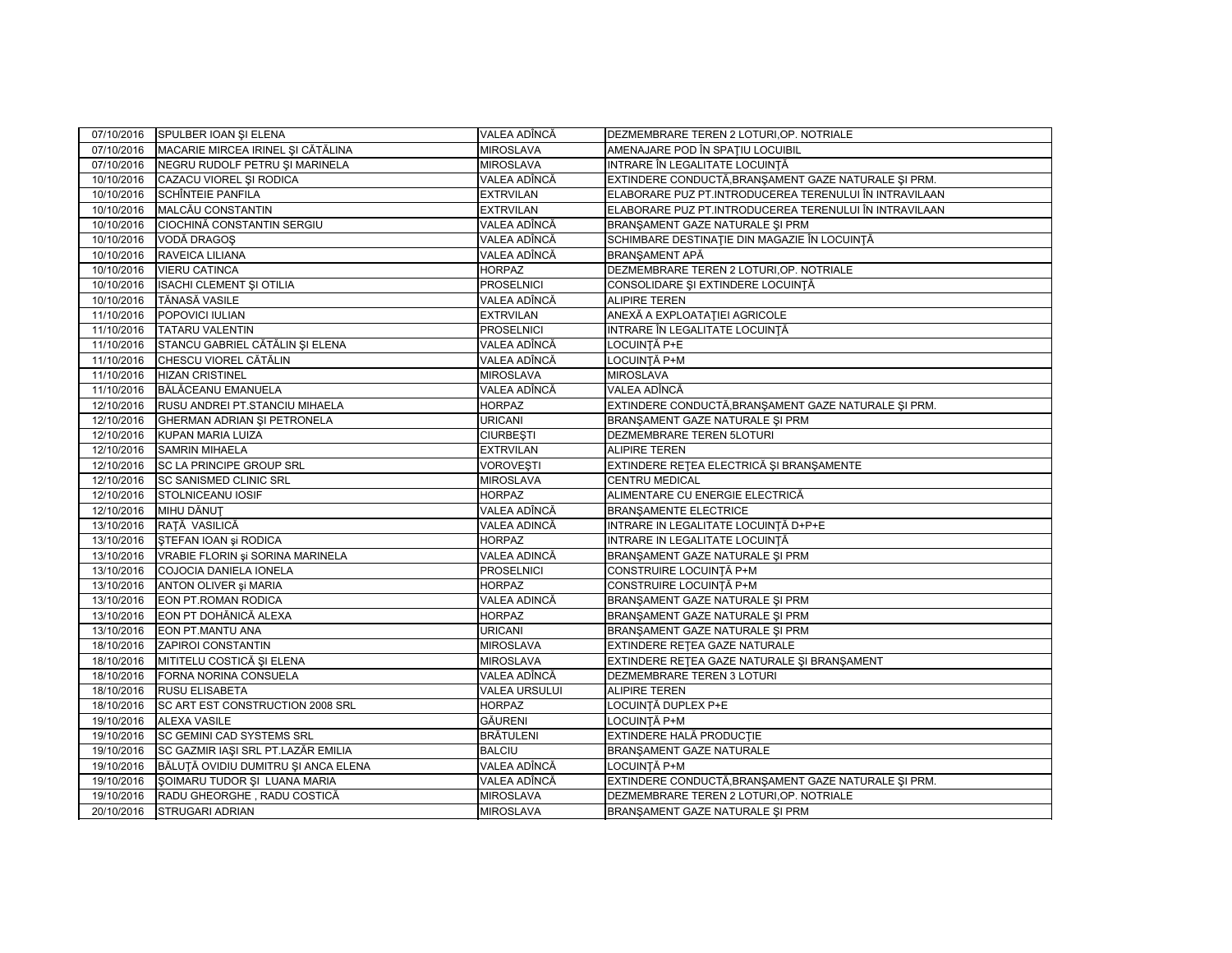| 20/10/2016 | OPREA LIVIU DOREL                                    | <b>VALEA URSULUI</b> | BRANŞAMENT GAZE NATURALE ŞI PRM                                      |
|------------|------------------------------------------------------|----------------------|----------------------------------------------------------------------|
| 20/10/2016 | POIANĂ OANA                                          | VALEA ADÎNCĂ         | <b>DEZMEMBRARE TEREN</b>                                             |
| 20/10/2016 | ANTE IOSIF ȘI MONICA                                 | <b>EXTRVILAN</b>     | ELABORARE PUZ PT.INTRODUCEREA TERENULUI ÎN INTRAVILAAN               |
| 20/10/2016 | SC ART EST CONSTRUCTION 2008 SRL                     | <b>HORPAZ</b>        | LOCUINTĂ DUPLEX P+E                                                  |
| 20/10/2016 | <b>SC ART EST CONSTRUCTION 2008 SRL</b>              | <b>HORPAZ</b>        | LOCUINȚĂ DUPLEX P+E                                                  |
| 20/10/2016 | SAVA MIHAI ȘI ADELA                                  | <b>HORPAZ</b>        | DEZMEMBRARE TEREN 2 LOTURI, OP. NOTRIALE                             |
| 20/10/2016 | ROTARU GABRIEL IULIAN ȘI CORINA                      | <b>URICANI</b>       | LOCUINTĂ P                                                           |
| 20/10/2016 | PETRSCU MARIA ȘI IOAN                                | <b>VALEA URSULUI</b> | DEZMEMBRARE TEREN 2 LOTURI, OP. NOTRIALE                             |
| 20/10/2016 | CHIHAIA IOAN ȘI GETA                                 | <b>URICANI</b>       | BRANŞAMENT GAZE NATURALE ŞI PRM                                      |
| 24/10/2016 | VACARU MARIA, POIENARU CRISTINA, VACARU MIHAI IULIAN | <b>MIROSLAVA</b>     | DAZMEMBRARE TEREN                                                    |
| 21/10/2016 | VASILACHE SILVIU ȘI GABRIELA                         | VALEA ADÎNCĂ         | SCHIMBARE DESTINAȚIE DIN ANEXĂ A EXPLOATAȚIEI AGRICOLE ÎN LOCUINȚĂ   |
| 21/10/2016 | CIUBOTARIU ELENA ȘI ALEXANDRU                        | <b>HORPAZ</b>        | LOCUINTĂ P                                                           |
| 21/10/2016 | CIUBOTARIU ELENA ȘI ALEXANDRU                        | <b>HORPAZ</b>        | <b>LOCUINTĂ P</b>                                                    |
| 25/10/2016 | COSTANDACHE MARCEL WILL PRIN SC SEL AGRO SRL         | <b>CIURBEȘTI</b>     | 10 LOCUINTE P                                                        |
| 25/10/2016 | SC E.ON DISTRIBUTIE ROMANIA SA PT NIȚĂ BOGDAN VASILE | VALEA ADÎNCĂ         | ALIMENTARE CU ENERGIE ELECTRICĂ                                      |
| 25/10/2016 | <b>DUMITRESCU GABRIELA</b>                           | <b>EXTRVILAN</b>     | ELABORARE PUZ PT.INTRODUCEREA TERENULUI ÎN INTRAVILAAN               |
| 25/10/2016 | <b>GRIGORESCU ANICA</b>                              | <b>HORPAZ</b>        | <b>INFORMARE</b>                                                     |
| 25/10/2016 | SC E.ON DISTRIBUTIE ROMANIA SA PRIN SC LINCAS SRL    | <b>URICANI</b>       | EXTINDERE RETEA ELECTRICĂ URICANI STR.PĂDURII                        |
| 25/10/2016 | SC GAZMIR IAŞI SRL PT.MIRON CONSTANTIN               | <b>MIROSLAVA</b>     | BRANŞAMENT GAZE NATURALE ŞI PRM                                      |
| 25/10/2016 | SC E.ON DISTRIBUTIE ROMANIA SA PRIN SC LINCAS SRL    | <b>URICANI</b>       | EXTINDERE REȚEA ELECTRICĂ URICANI STR.MIRON BARNOVSCHI               |
| 25/10/2016 | SC E.ON DISTRIBUTIE ROMANIA SA PRIN SC LINCAS SRL    | VALEA ADÎNCĂ         | EXTINDERE RETEA JT/MT                                                |
| 25/10/2016 | <b>SC E.ON DISTRIBUTIE ROMANIA SA</b>                | MIROSLAVA-GĂURENI    | EXTINDERE REȚEA ELECTRICĂ                                            |
| 25/10/2016 | SC E.ON DISTRIBUTIE ROMANIA PRIN SC LINCAS SRL       | MIROSLAVA - GĂURENI  | <b>EXTINDERE RETEA ELECTRICĂ</b>                                     |
| 25/10/2016 | SC E.ON DISTRIBUTIE ROMANIA SA PRIN SC LINCAS SRL    | <b>BALCIU</b>        | EXTINDERE RETEA ELECTRICĂ-STR DRENURILOR                             |
| 25/10/2016 | SC E.ON DISTRIBUTIE ROMANIA SA PRIN SC LINCAS SRL    | <b>BALCIU</b>        | EXTINDERE REȚEA ELECTRICĂ-STR DEALU NUCULUI                          |
| 26/10/2016 | VOLOȘINCU FLORIN ȘI LOREDANA CRISTINA                | <b>VALEA URSULUI</b> | LOCUINTĂ P+E                                                         |
| 26/10/2016 | CONDREA DUMITRU ȘI ELENA                             | VALEA ADÎNCĂ         | LOCUINȚĂ P+E                                                         |
| 26/10/2016 | ROȘCA MARIUS ȘI ALEXANDRA MARIA                      | <b>HORPAZ</b>        | LOCUINȚĂ P+E+M                                                       |
| 26/10/2016 | PĂSĂRICĂ ADRIAN LUDOVIC ȘI TINCA                     | <b>EXTRVILAN</b>     | <b>ALIPIRE TEREN</b>                                                 |
| 26/10/2016 | CIAUN IONUT ROMEO ȘI MĂDĂLINA MARIA                  | <b>VALEA URSULUI</b> | LOCUINTĂ P+M                                                         |
| 26/10/2016 | HUȚANU ANDREI ȘI GRĂUNTE ANDREEA                     | VALEA ADÎNCĂ         | LOCUINTĂ P+E                                                         |
| 26/10/2016 | CHICULITĂ ADRIAN                                     | <b>MIROSLAVA</b>     | DEZMEMBRARE TEREN 4 LOURI , OP. NOTARIALE                            |
| 26/10/2016 | HUȚANU ANDREI ȘI GRĂUNTE ANDREEA                     | VALEA ADÎNCĂ         | LOCUINȚĂ P+E                                                         |
| 26/10/2016 | PATRAȘC IOAN ȘI MARIANA                              | <b>HORPAZ</b>        | DEZMEMBRARE TEREN 2 LOTURI, OP. NOTRIALE                             |
| 26/10/2016 | ROTARU TRAIAN                                        | VALEA ADÎNCĂ         | BRANŞAMENT GAZE NATURALE ŞI PRM                                      |
| 26/10/2016 | WADI RAKAN ŞI DIANA                                  | <b>HORPAZ</b>        | <b>CREARE DRUM SERVITUTE</b>                                         |
| 27/10/2016 | <b>SC ALGINA ELECTRIC SRL</b>                        | <b>VALEA ADINCĂ</b>  | RECOMPARTIMENTARE AMENAJARE,RESTAURANT PIZZERIE și TERASĂ EXTERIOARĂ |
| 27/10/2016 | <b>OLARU IRINA STEFANIA</b>                          | <b>VALEA URSULUI</b> | CONSTRUIRE LOCUINTĂ P+M                                              |
| 27/10/2016 | <b>OLARU IRINA ȘTEFANIA</b>                          | <b>VALEA URSULUI</b> | CONSTRUIRE LOCUINTĂ P+M                                              |
| 27/10/2016 | <b>DICARIE IULIANA</b>                               | <b>HORPAZ</b>        | CONSTRUIRE LOCUINTĂ P                                                |
| 27/10/2016 | FORNA NORINA CONSUELA                                | VALEA ADINCĂ         | CONSTRUIRE LOCUINȚĂ COLECTIVĂ S+P+2E+M                               |
| 27/10/2016 | RUSU ANDREI PRIN SC TERMOSANITAL COMP.SRL            | <b>HORPAZ</b>        | EXTINDERE CONDUCTĂ, BRANSAMENT GAZE NATURALE ȘI PRM.                 |
| 27/10/2016 | ZMĂU DORIN NELU                                      | VALEA ADINCĂ         | CONSTRUIRE LOCUINȚĂ P                                                |
| 28/10/2016 | <b>COMUNA MIROSLAVA</b>                              |                      |                                                                      |
| 28/10/2016 | MUSTAȚĂ FLORIN și MARGARETA                          | <b>HORPAZ</b>        | BRANȘAMENT GAZE NATURALE ȘI POST REGLARE MĂSURARE                    |
| 28/10/2016 | ROGOJINARU TAMARA LENUȚA                             | VALEA ADÎNCĂ         | LOCUINTĂ                                                             |
|            |                                                      |                      |                                                                      |